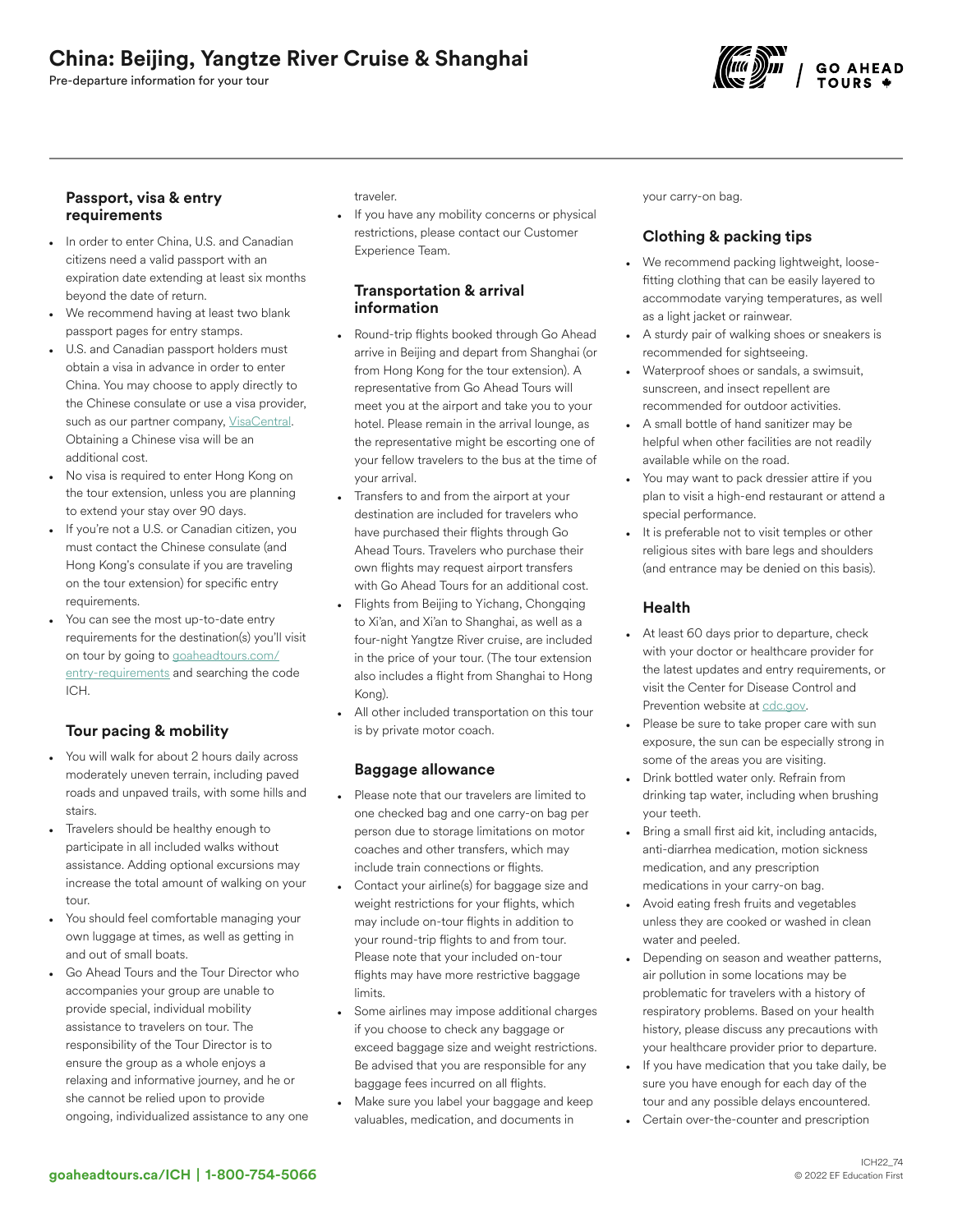Pre-departure information for your tour



medications may be banned in one or all of the countries or regions on this tour. Importing these drugs can carry severe consequences, including imprisonment. Please consult your healthcare provider prior to departure to ensure that any drugs you may want to bring with you are legal in all countries or regions you will visit.

- If you have dietary restrictions and/or food allergies please notify Go Ahead Tours at least 30 days prior to your departure by logging in to your account and updating your traveler info. To update this information closer to your departure date, please call our Customer Experience Team.
- You can see the most up-to-date entry requirements for the destination(s) you'll visit on tour by going to [goaheadtours.com/](/entry-requirements?tourCode=ICH) [entry-requirements](/entry-requirements?tourCode=ICH) and searching the code ICH.

### **Cuisine**

The diversity of Chinese cuisine reflects China's long history. With each dynasty, new recipes and cooking styles emerged. The food on your tour will introduce you to many of the country's Eight Cuisines— Shandong, Sichuan, Guangdong, Fujian, Jiangsu, Zhejiang, Hunan, and Anhui. Popular ingredients throughout include noodles, tofu, bok choy, bitter melon, Chinese broccoli, and meats like chicken, duck, and shrimp. Most meals are served with rice, and are often seasoned with ginger, garlic, and white pepper. Along the Yangtze River, you may sample Anhui cuisine. Some traditional Ahhui dishes include braised turtle with ham.

# Electricity & air conditioning

- Mainland China operates at 220 volts and uses Type A, C, and I plugs with two flat pins, two rounded pins, or three flat pins set at an angle, respectively.
- We recommend packing a universal adapter, as well as a voltage converter if you plan on using your own hairdryer or other device without a built-in converter.
- The strength of the air conditioning in Asian hotels is often not as strong or as cool as what one might be used to in the U.S. or Canada. When air conditioning is available, it

is usually regulated seasonally and controlled centrally by the hotel.

Your hotels may provide hairdryers, irons, and other small appliances. However, these amenities cannot be guaranteed.

### **Connectivity**

- Wi-Fi is available in most hotels, though some charges may apply.
- There is no Wi-Fi on any of the motor coaches or on the Yangtze River cruise.
- Please contact your mobile service provider for information on roaming charges.
- Internet access in China is strictly regulated by the Chinese government, and a number of censorship laws restrict which sites can be accessed from within the country. You may be unable to visit websites such as Google, Facebook, or other email servers. To learn more about which websites may be inaccessible in China, visit [blockedinchina.net](https://http//www.blockedinchina.net)

#### Time zones

- China is 12 hours ahead of Eastern Time.
- When it's noon in New York, it's midnight in Beijing.

# **Currency**

- The renminbi (the people's currency) is the official currency in China. The yuan is the basic unit of the renminbi and the two names are often used interchangeably. (You will use the Hong Kong dollar on the tour extension.)
- Better rates of exchange are usually available overseas, although it's worth ordering some currency from your local bank to use when you first arrive.
- We strongly advise that you take debit/bank cards and credit cards, which can be used to withdraw cash at local banks as needed.
- You can use most debit/credit cards at ATMs on the international networks Cirrus and Plus, but make sure to check with your home bank about withdrawal fees.
- Inform your bank and credit card company of your travel plans so that they won't confuse your international purchases for fraudulent charges.

• International banks and businesses primarily accept debit and credit cards that work with the EMV chip system. If you do not already have at least one debit or credit card with a chip in it, we strongly recommend requesting one from your bank prior to your tour.

# Tipping

- At the conclusion of your tour, it's customary to offer your Tour Director and driver a gratuity in local currency. Please keep current exchange rates in mind.
- We recommend tipping the equivalent of \$7USD to \$10USD per person per day for your Tour Director and the equivalent of \$3USD per person per day for your driver.
- If applicable, we also recommend the equivalent of \$2USD per local guide.
- Tips can only be paid in cash.
- The cruise line will automatically bill a flat service charge of 150 yuan (approximately equal to \$22.50 USD) to each passengers' credit card upon check-in. (Please note: Currency rates can fluctuate.) This charge will cover tips to the onboard crew, including housekeeping and restaurant staff. Tips for the river cruise guides are not automatically billed. The cruise line recommends tipping the equivalent of \$5USD to \$6USD per person per day.

# Purchasing excursions on tour

- Most optional excursions will be available for purchase while you are on tour.
- Your Tour Director will only accept cash (in USD only), Visa, or MasterCard as payment for excursions.
- Please be advised that if you pay for an excursion by credit card while on tour, it may take up to three months for your card to be charged.
- Some optional excursions may only be purchased in advance. See page four of your tour itinerary for more information.

#### Shore excursions

• Afternoon shore excursions are offered directly from your cruise ship along the Yangtze River. Ask cruise representatives for